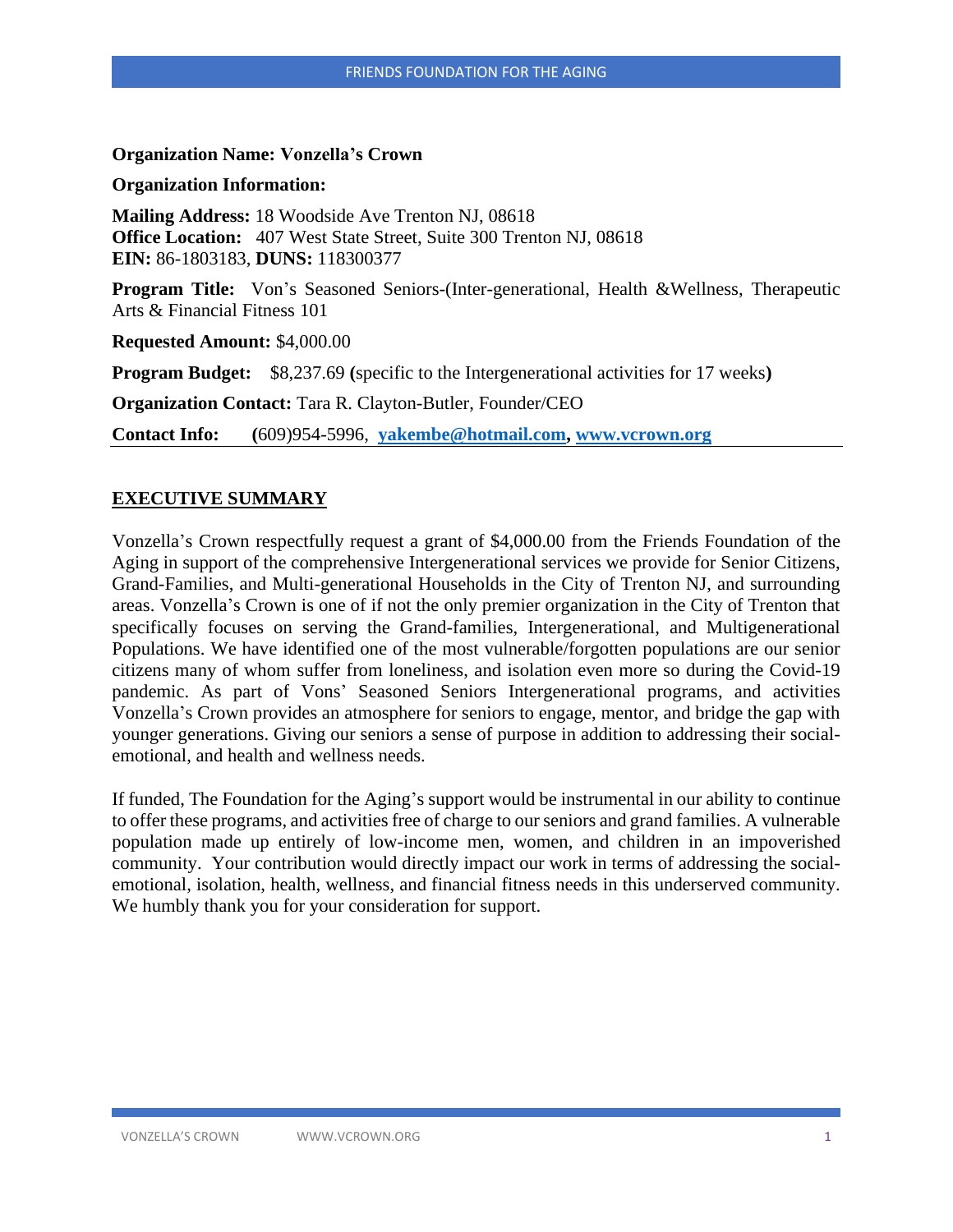## **PROJECT DETAILS**

Vonzella' s Crown is respectfully requesting **\$4,000.00** to continue offering programming for our financial fitness workshops, Inter-generational Fitness, Health & Wellness, and Therapeutic Arts programs for seniors, women, and teenage girls in the City of Trenton NJ and surrounding areas. The programs are designed to bridge the gap between multiple generations, engaging our seniors, and girls between the ages of 4-100yrs of age. Offering virtual, and in-person physical fitness, financial fitness, nutrition, and Therapeutic Arts, and Crafts workshops. In addition to our annual Free Mother's Day Luncheon for our Senior Mothers. Although the Intergenerational therapeutic Art, Fitness, health and wellness workshops this cycle are designed for our senior women, and young girls. The Financial Fitness 101 workshops are open to senior men, and young men. Vonzella's Crown hope to expand their reach to senior men under the Vons' Handy Helper Program in the near future.

#### **PROBLEM IDENTIFIED**

The Covid-19 pandemic has changed the narrative, and trajectory of how we live, work, operate, and communicate. Subsequently the pandemic has placed an even greater burden on the undeserved Communities in the city of Trenton NJ; with a plethora of families being forced out of their homes, employment, schools, and into situations of unprecedented stress, isolation, and anxiety; in addition, struggling to survive to make ends meet. One of the most vulnerable populations Vonzella' s Crown has identified is our senior citizen community. Countless seniors have been isolated away from family, and friends for almost two years; many struggling financially, socially, and emotionally, in addition to undergoing health, mental health, and nutritional issues. Research has linked social isolation, and loneliness to a higher risk for a variety of physical, depression, and mental health conditions, individuals can become socially isolated for a variety of reasons. Such as getting older or weaker, no longer being the center of their family, leaving the workplace(retirement), the death of spouses, friends, and family, or through disability, illness and/or pandemic. More than 40% of seniors regularly experience loneliness and disconnection from others especially for populations 65 and over. Loneliness is taking a substantial toll on our nation's seniors the forgotten population. Through "Vonzella's Crown" "Von's Seasoned Seniors" program, and activities, we will address and combat the isolation, and loneliness issues through our intergenerational activities. Senior women ages 65 and older will take part in our intergenerational Therapeutic Art, Health, and Wellness, and Financial Fitness workshops. While senior men will be able to participate in the Financial Fitness 101 workshops. 92% of Americans believe that intergenerational activities can curve loneliness, depression, and isolation. Which is why the programs are essential to our growing senior population.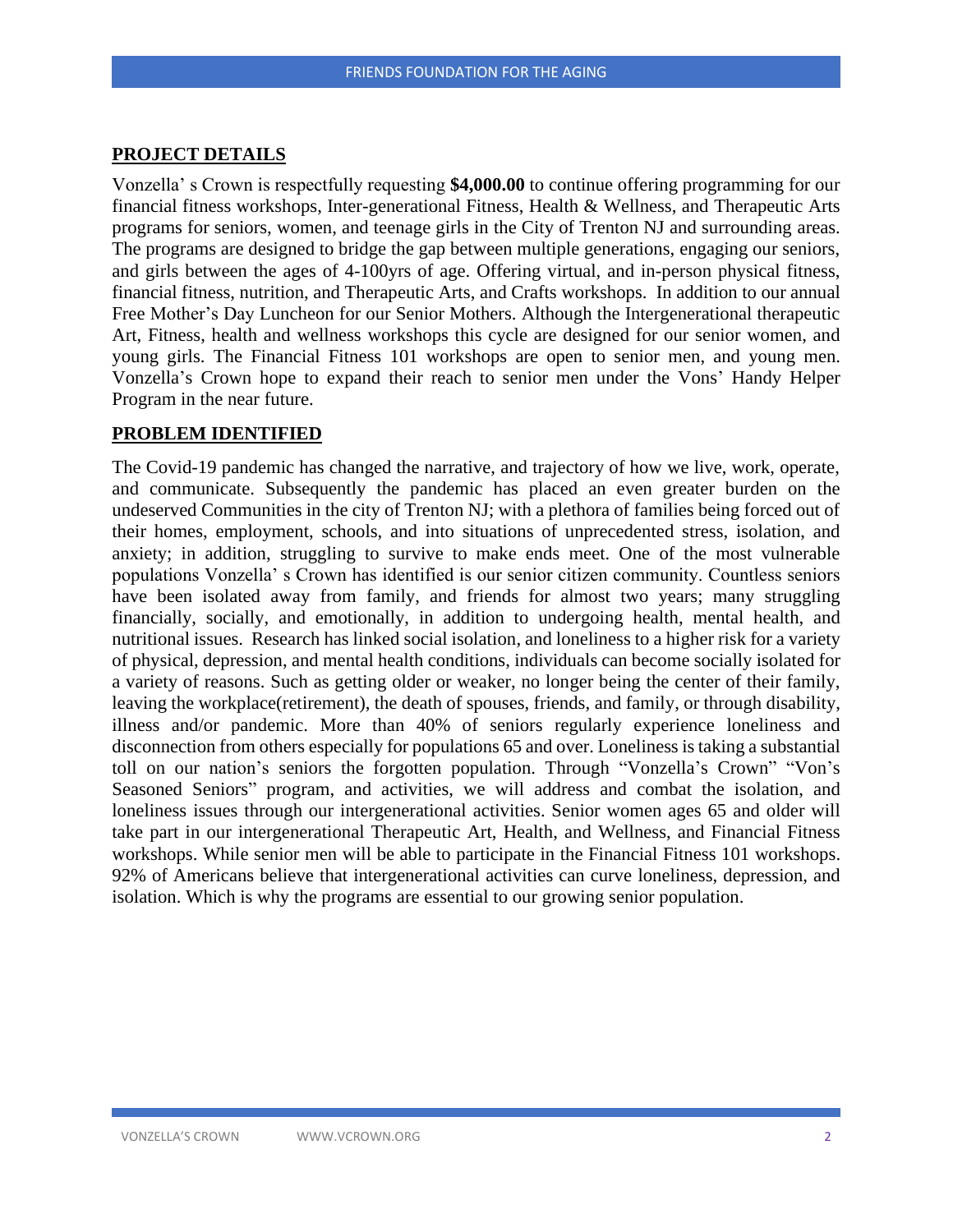## **PROGRAM ACTIVITIES**

**Intergenerational Health and Fitness:** This program will introduce, and engage senior women ages 65 and older with young girls, and women through exercise, exergaming, dance, and healthy eating. While building social interactive relationships with the younger generations.

**Intergenerational Therapeutic Art:** This program promotes an expressive, creative, safe space, and healing art environment for young girls, women, and senior women ages 65 and older. Promoting mentorship, addressing isolation, and loneliness while bridging the gap between multiple generations.

**Financial Fitness 101:** Financial Fitness for Seniors helps older adults gain an understanding of financial literacy, recognize risk factors for exploitation in addition to learning how to budget, and make more informed financial decisions. This workshop open to men and women will also address retirement, credit, estate planning. This workshop is definitely needed seniors are continuously being taken advantage of.

# **RELATIONSHIPS, PARTNERS, AND COLLABORATIONS:**

Vonzella's Crown prides itself when it comes to building relationships with community partners and other funders, established in March 2020, receiving official 501(c)3 status in August 2021 we have been successful in building long lasting partnerships with some amazing organizations. Whether it be financial or In-Kind support; the organizations listed continue to support Vonzella's Crowns programs, and initiatives: Smith Family Foundation NJ**,** Robert Wood Johnson Hamilton (Better Health Program), Trenton Health Team, Blue Cross Blue Shield, Granville Ministries, Medical Home Pharmacy, and Zeta Phi Beta Sorority Inc (Z-hope elder care initiatives). Most recently Vonzella's Crown has applied for funding from the Mercer County Women's Commission (**pending decision**). We are enthusiastic about cultivating a new relationship with the Friends Foundation for the Aging whether funding is approved or not. Vonzella's crown believes in the Foundations Mission, Vision, and Core Values especially as it relates to our seniors, diversity, equity, and inclusion in underserved communities, and populations.

# **EVALUATION AND IMPACT:**

Success will be measured by the broad diversity of participants in our intergenerational programs and our audience numbers that are tracked through sign-in sheets, at workshops and routine data collection (registration forms, surveys) This will aid in assisting Vonzella's Crown in obtaining the qualitative, and quantitative data needed to show the impact and success of the programs. In addition, detailed reports will be prepared that document the demographic characteristics of the participants we provide services to. Participant satisfaction surveys will be disseminated to everyone; completed forms are reviewed by the Program Administrator who presents a summary report to the Chief Executive Officer, Chief Operating Officer, Board of Directors and Team Members.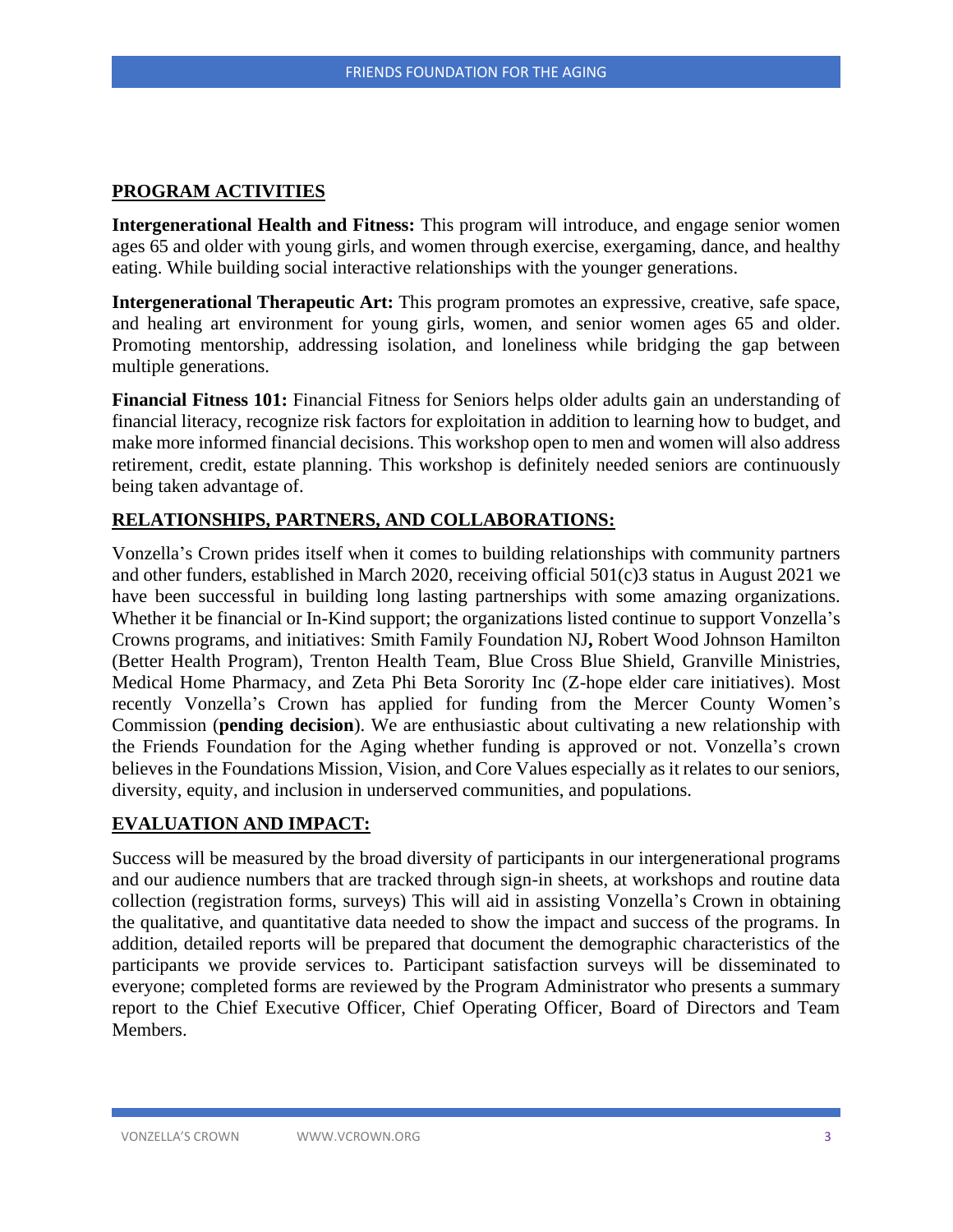## **ORGANIZATION HISTORY**

Vonzella' s Crown is a 501(c)3 faith based charitable nonprofit organization; our mission is to Educate, Transform, Empower, Women, and Senior Citizens in the City of Trenton New Jersey through Advocacy, Community Service, Music, and the Arts. The organization is dedicated to addressing the social emotional, educational, technological, health and wellness needs of our senior citizens, and young women in underserved urban communities right here in the City and greater Trenton area.

Since Vonzella' s Crown's inception in March 2020 the organization has serviced over 85+ Senior Citizens, women, and young girls in the city of Trenton, and greater Trenton area by addressing food insecurities, advocacy, financial fitness, and community service. We currently offer services for women and teenage girls through our women's fellowship "**Unbroken Women".** The fellowship support group provides a safe, transparent, loving, and non-judgmental environment through educational discussion groups, workshops and additional creative activities. The objective is to create a self-healing community for our women, teenage girls, and senior citizens bridging the intergenerational, and multigenerational gaps. **Von's Seasoned Seniors** addresses the socialemotional needs of the Senior Citizen population in underserved communities, through advocacy, community service, intergenerational, and multigenerational activities. Out of the 85+ plus individuals serviced over half are older adults between the ages of 65-98 years of age. The Team members at Vonzella's Crown are fully proficient, skilled, and qualified to execute all programming. Four of the team members have Master's degrees, two hold Bachelor of Science degrees and a plethora of certifications not limited to Criminal Justice Pre-Law, Human Services, Business Administration, Information Technology, Advance Cultural Competency Counseling, Youth Development and Justice.

## **DIVERSITY EQUITY AND INCLUSION**

Vonzella's Crown welcomes participants of any race, ethnicity, gender, gender identity, sexual orientation, age, socioeconomics and physical abilities. We create an atmosphere for team members, board of directors, and participants to be their authentic selves. Vonzella's Crown is also in the process of diversifying their Board of Directors in addition to implementing a number of trainings on Diversity, Equity, and Inclusion. The Von's Seasoned Senior Intergenerational programs aligns with the Foundation for the Aging values by servicing diverse, and underserved populations, we are committed to advocating for our senior population addressing their physical, social emotional, Health and Wellness and spiritual needs. We also welcome collaborations with like-minded organizations, and community partners that will have our senior's best interest at heart.